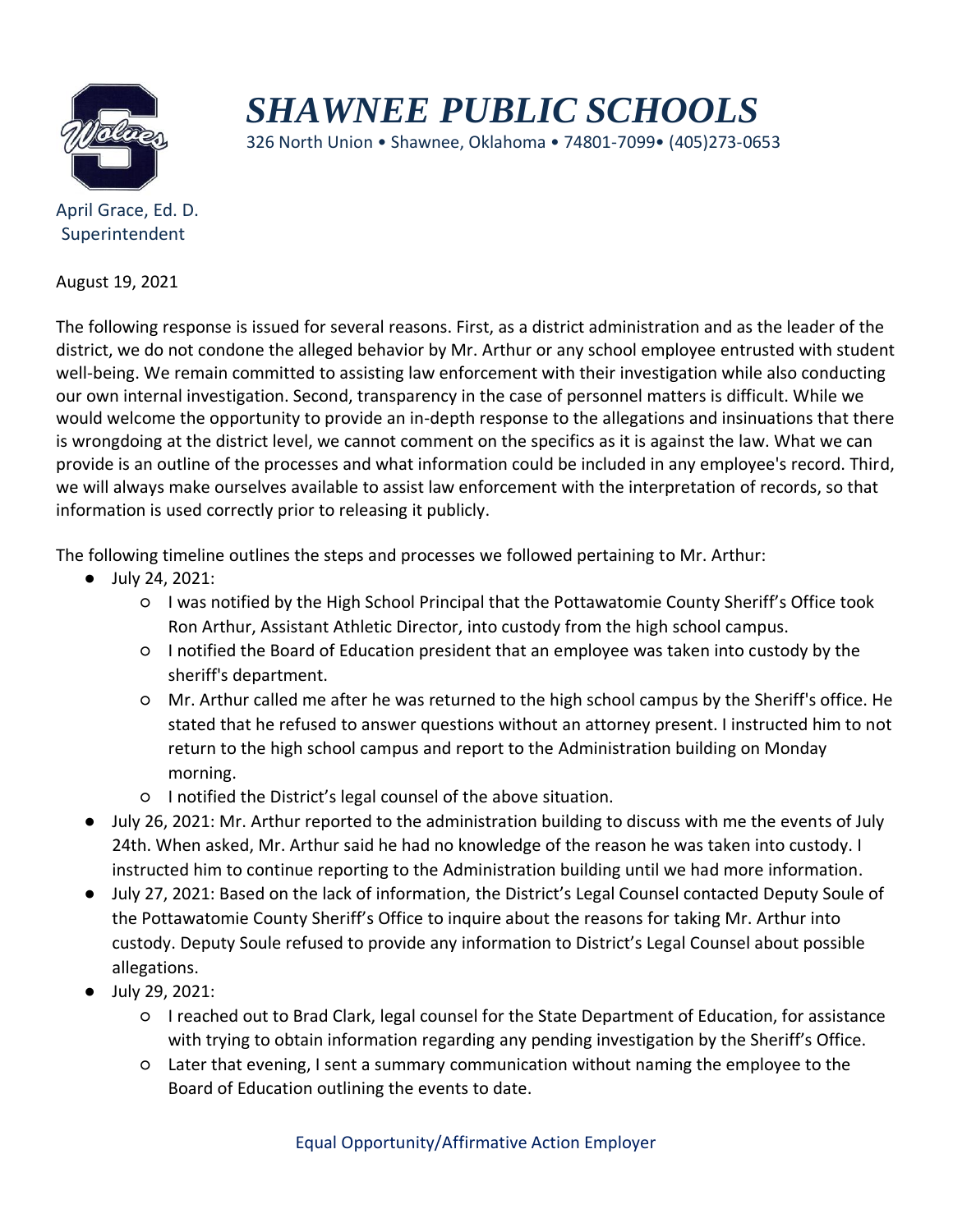- July 30, 2021: Mr. Arthur accompanied Athletic Director Todd Boyer at SHS to meet with a family regarding an athletic hardship
- August 2, 2021:
	- Deputy Soule provided the district's legal counsel with information that there were allegations Mr. Arthur had engaged in inappropriate conduct with a student within the last year. I then immediately suspended Mr. Arthur. The suspension was with pay as required by law.
	- The Board of Education was notified that an employee was suspended with pay.
- August 4, 2021: Deputy Soule served a search warrant on the District to obtain Mr. Arthur's personnel records, including any disciplinary records. The District complied with the search warrant.
- August 11, 2021:
	- I notified Mr. Arthur that the suspension would remain ongoing due to the continuing investigation by the Sheriff's Office.
	- An Affidavit of Probable Cause to issue an arrest warrant for Mr. Arthur was issued by the court. The District was neither notified of or provided with a copy of the Affidavit which identified the alleged victim's initials and details of the alleged conduct so the District could initiate its own investigation.
- August 16, 2021:
	- The District was made aware of and obtained a copy of the Affidavit filed on August 11th from the Pottawatomie County Court Clerk's office. With the information in the Affidavit, the District was finally able to identify the potential victim and initiate our own investigation.
	- I sent an email with information regarding the arrest and the list of pending charges concerning Mr. Arthur, including his certification number, to Brad Clark the legal counsel for the State Department of Education.
- Currently Mr. Arthur is on paid suspension, as required by law, pending the outcome of our internal investigation and/or the outcome of the legal case against him.

Mr. Arthur was hired in 2004 as a teacher and basketball coach. In 2015, he began serving as the Assistant Athletic Director as well as a basketball coach. In 2020, he resigned as the basketball coach and continued to serve as the Assistant Athletic Director.

SPS has cooperated fully with the Pottawatomie County Sheriff's Office throughout its investigation, when requested. Shawnee Public Schools will always investigate any issue reported. Unfortunately, some of the information shared publicly from Mr. Arthur's employment record by the sheriff's department was shared without contacting the district for assistance in understanding the content.

While the district cannot clear up the information taken out of context from Mr. Arthur's records as this would be a violation of employment law, the following process is used in any investigation the district completes on an employee:

- 1. Allegation made or complaint filed
- 2. Depending on the allegation or complaint, the Superintendent may suspend the employee with pay according to state law. This helps prevent any undue influence on the outcome of the internal investigation
- 3. Internal investigation is conducted by the district administration in cooperation with building or department administrators as directed by board policy

Equal Opportunity/Affirmative Action Employer